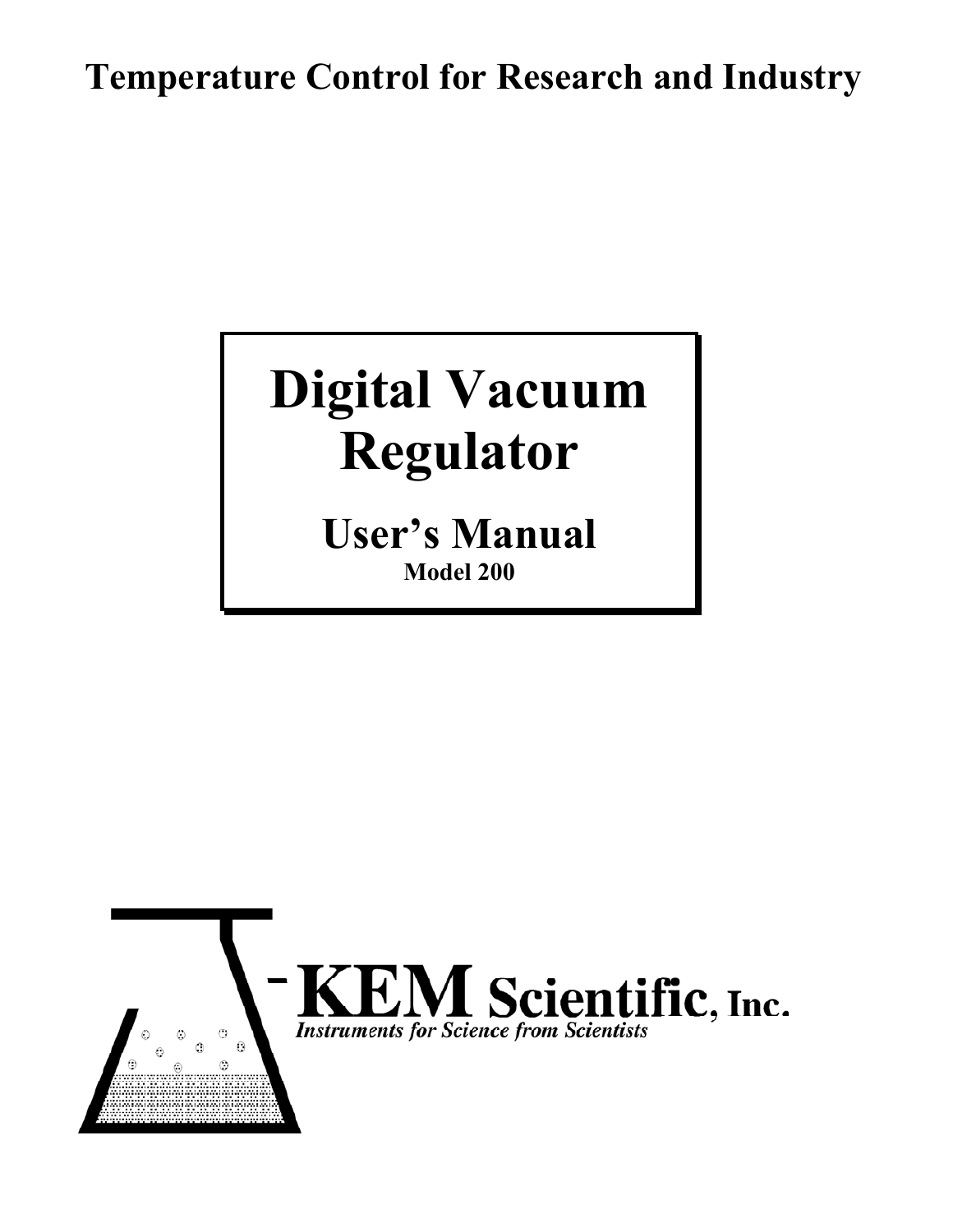# **INDEX**

| SECTIO<br>PAGE |         |                                     |                                             |  |    |  |
|----------------|---------|-------------------------------------|---------------------------------------------|--|----|--|
|                | 1.      | <b>QUICK OPERATING INSTRUCTIONS</b> |                                             |  |    |  |
|                | $2_{-}$ |                                     | <b>REGULATOR DESCRIPTION</b>                |  |    |  |
|                | 3.      |                                     | <b>OPERATIONS GUIDE</b>                     |  |    |  |
|                |         | 3.1                                 |                                             |  |    |  |
|                |         | 3.2                                 |                                             |  |    |  |
|                |         | 3.3                                 |                                             |  |    |  |
|                |         | 3.4                                 |                                             |  |    |  |
|                |         | 3.5                                 |                                             |  |    |  |
|                |         | 3.6                                 |                                             |  |    |  |
|                |         | 3.7                                 |                                             |  |    |  |
|                |         | 3.8                                 | Correcting Offset in the Displayed Pressure |  | 10 |  |
|                |         |                                     |                                             |  |    |  |

## **Warranty**

J-KEM Scientific, Inc. warrants this unit to be free of defects in materials and workmanship and to give satisfactory service for a period of 6 months from date of purchase. If the unit should malfunction, it must be returned to the factory for evaluation. If the unit is found to be defective upon examination by J-KEM, it will be repaired or replaced at no charge. However, this WARRANTY is VOID if the unit shows evidence of having been tampered with or shows evidence of being damaged as a result of excessive vibration, corrosive materials, or misuse. Components which wear or are damaged by misuse are not warranted. This includes valves and fuses.

THERE ARE NO WARRANTIES EXCEPT AS STATED HEREIN. THERE ARE NO OTHER WARRANTIES, EXPRESSED OR IMPLIED, INCLUDING BUT NOT LIMITED TO THE IMPLIED WARRANTIES OF MERCHANTABILITY AND OF FITNESS FOR A PARTICULAR PURPOSE. IN NO EVENT SHALL J-KEM SCIENTIFIC, INC. BE LIABLE FOR CONSEQUENTIAL, INCIDENTAL OR SPECIAL DAMAGES. THE BUYER'S SOLE REMEDY FOR ANY BREACH OF THIS AGREEMENT BY J-KEM SCIENTIFIC, INC. OR ANY BREACH OF ANY WARRANTY BY J-KEM SCIENTIFIC, INC. SHALL NOT EXCEED THE PURCHASE PRICE PAID BY THE PURCHASER TO J-KEM SCIENTIFIC, INC. FOR THE UNIT OR UNITS OF EQUIPMENT DIRECTLY AFFECTED BY SUCH BREACH.

**Returns, requests for service and inquires** should be directed to:

J-KEM Scientific, Inc. 6970 Olive Blvd. St. Louis, MO 63130 (314) 863-5536 Fax: (314) 863-6070 Internet Catalog: http:\\www.jkem.com E-mail: jkem911@jkem.com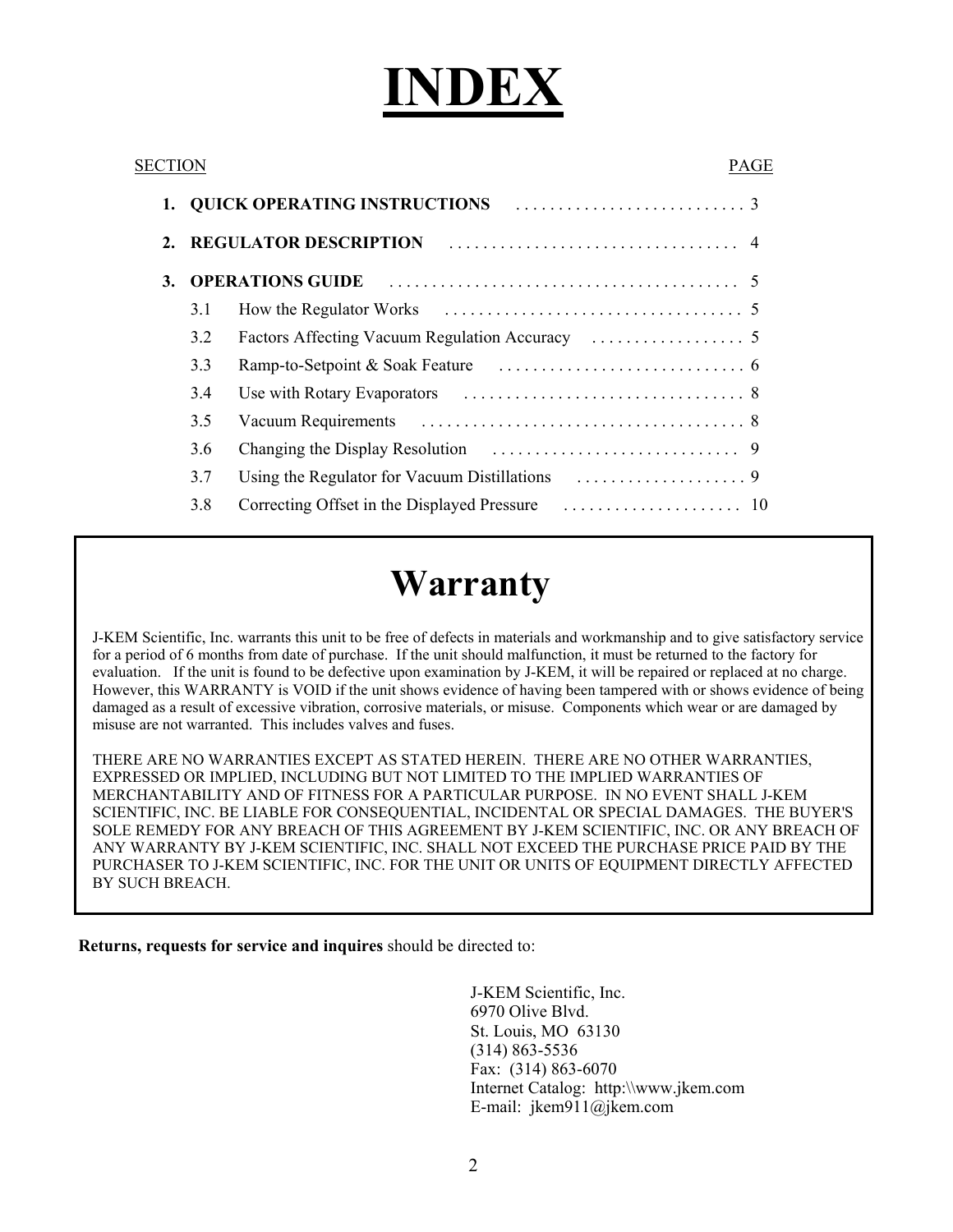## **Section 1 Quick Operating Instructions**

#### **1. Connect the Regulator to the Equipment**

**Connect the vacuum pump** (or the vacuum source) to the tube marked "**Inlet**". Note: When the Digital Vacuum Regulator (DVR) is used on equipment smaller than a Rotovap, a needle valve is needed for accurate regulation of pressure. Place the valve on the inlet port (see Section 3.2).

**Connect the instrument** in which the vacuum is to be regulated (i.e., rotary evaporator, distillation setup, etc.) to the tube marked "**Outlet**". There should be no restrictions (i.e. valves, stopcocks) between the Outlet port and the equipment you're regulating. Best results are obtained when large diameter tubing is used to make this connection.

#### **2. Turn the Regulator On**

- 1. Set the regulator selection switch to the **Off** position.
- 2. If the unit is fit with a needle valve, turn the valve until it's fully closed.
- 3. Turn the regulator and vacuum pump on.

#### **3. Enter the Desired Pressure.**

The default display of the meter is the pressure in the equipment it's attached to. The desired pressure (or set point) is entered by holding in the "\*" button on the front of the meter and simultaneously pressing either the "▼" button to decrease or the "▲" button to increase the set point. The set point, which appears as a blinking number, can be seen at any time by holding in the "\*" button.



Regulator Selection Switch



- **4. Move the Regulator Selection Switch to the METER Position.** When set to the Meter position, the regulator maintains the attached equipment at the set point pressure entered in step 3.
- **5. For Controllers Equipped with Needle Valves,** open the valve until the equipment is evacuated at a *reasonable* rate. When at the set point, adjust the valve for stable pressure regulation. Leave the needle valve in this position for future use. Once the valve is set for a *reasonable* evacuation rate it doesn't require further adjustment.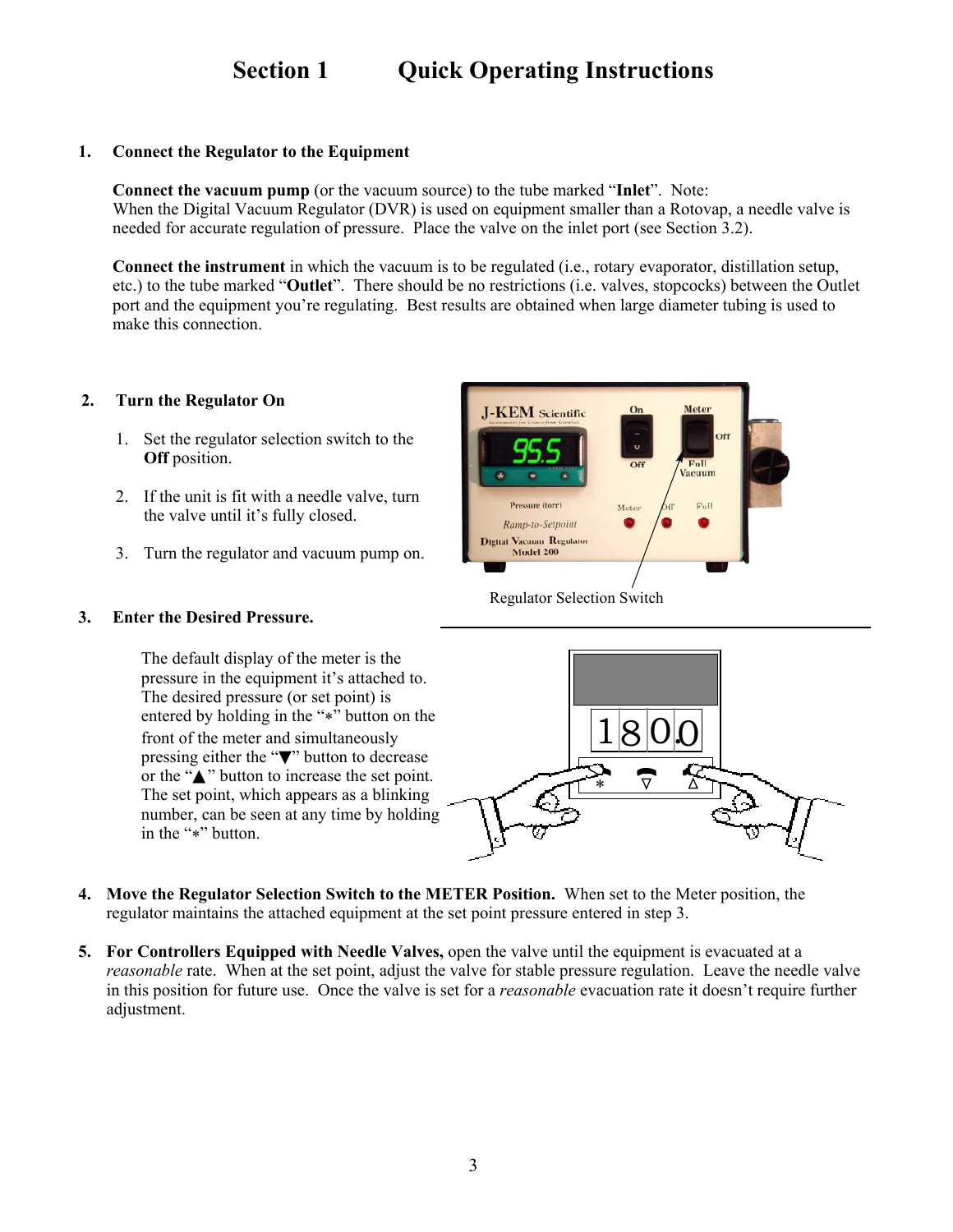## **Section 2 Regulator Description**



- 1. Pressure Display. The default display is the pressure in the attached piece of equipment in units of mm of Hg (torr). The set point pressure can be seen any time by holding in the  $\cdot\cdot\cdot$ " button.
- 2. Control Key. Pressing (and holding) this button causes the regulator to display the set point pressure as a blinking number in the display. The set point pressure is entered by holding in the control key and simultaneously pressing the "<sup>△</sup>" button to increase or the "▼" button to decrease the displayed value.
- 3. Decreases ( $\nabla$ ) or increases ( $\triangle$ ) the set point pressure when the "\*" button is simultaneously held in.
- 4. Regulators Power Switch.
- 5. Indicates the position of the regulator selection switch (#6).
- 6. Regulator Selection Switch. A three position switch that determines the pressure in the attached equipment (see Section 3.6). The different switch positions have the following effects:
	- **Meter**: Evacuates the attached equipment to the set point pressure entered in the controller.
		- **Off:** Isolates the vacuum pump from the attached equipment. In this position the equipment can be opened to the atmosphere while the vacuum pump is running.
	- **Full Vacuum:** Opens the regulator continuously to the vacuum pump (independent of set point pressure). The pressure in the attached equipment is lowered to the limit achievable by the vacuum pump.
- 7. Optional serial port for remote PC control and data acquisition.
- **Warning:** J-KEM's Model 200 Digital Vacuum Regulator should only be used with vacuums. It is not designed to regulate pressures above atmospheric pressure. Exposure to pressures above atmospheric pressure may result in damage to the regulator.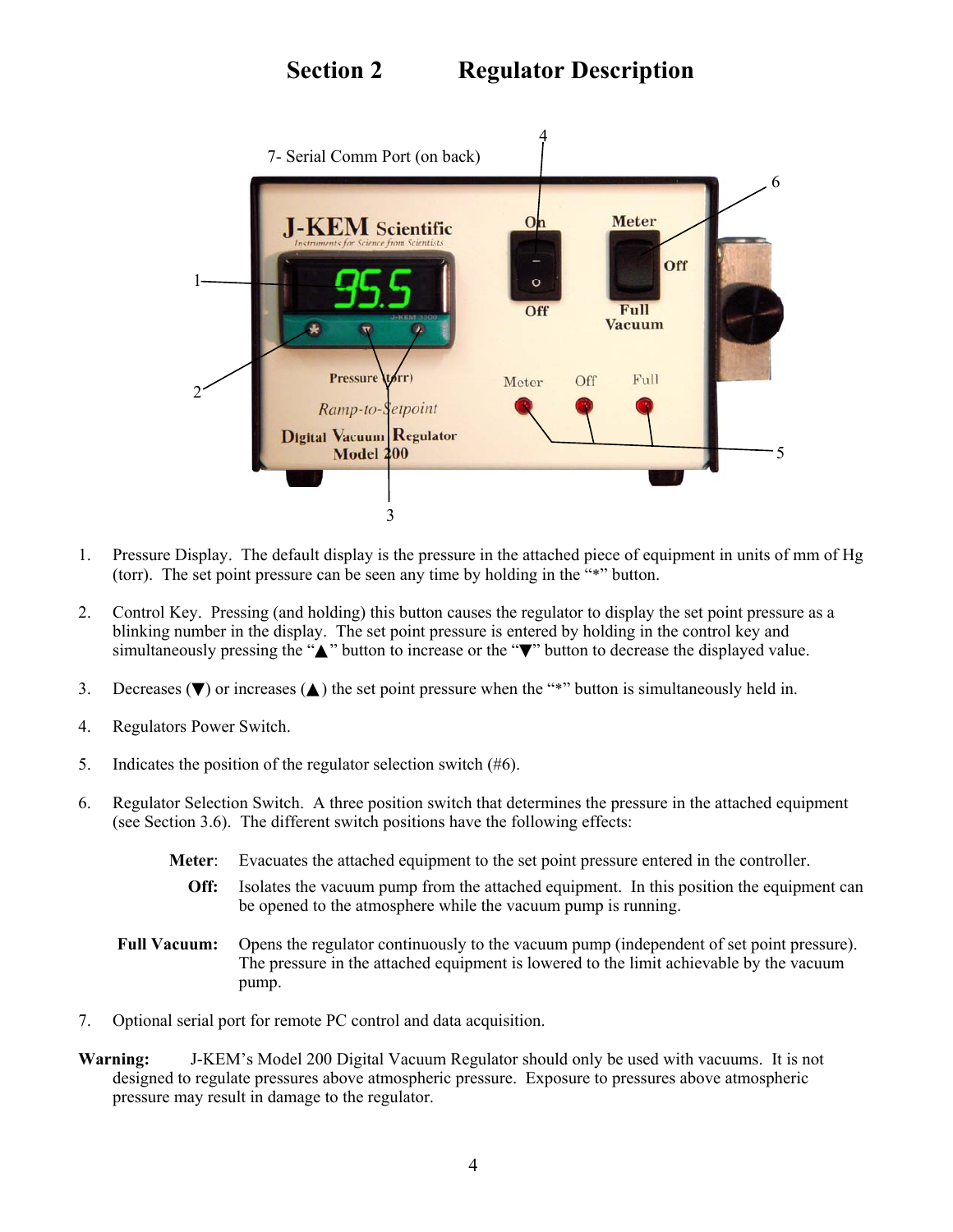## **Section 3 Operations Guide**

#### **3.1 How the Regulator Works**

 The vacuum regulator consists of 3 important pieces. The **pressure transducer** measures the pressure in the piece of equipment being regulated. The **process controller** compares the pressure reading from the transducer with the set point pressure (i.e. the desired pressure) entered. If the pressure in the equipment is greater than the set point, the process controller opens the **control valve** allowing the vacuum pump to decrease the pressure in the equipment. When the pressure in the equipment equals the set point pressure, the process controller shuts the control valve preventing the vacuum pump from lowering the pressure any further.

 The basic method of operation is very simple. When the pressure in the equipment is above the set point the controller opens the control valve connecting the equipment to the vacuum pump, and when the equipment is at or below the set point, the controller shuts the control valve, isolating the vacuum pump from the equipment.



#### **3.2 Factors Affecting Vacuum Regulation Accuracy**

**a. The rate of evacuation**. An important factor affecting stability is the **rate** the vacuum pump evacuates the attached equipment. In some cases the rate of evacuation must be manually limited by using a needle valve. A needle valve is used because many vacuum pumps have such high pumping capacities that they evacuate equipment faster than the

controller can respond to changes in

pressure (the controller needs 1/10*th* of a second to respond to pressure changes). Particularly in small equipment, pressure can be lower more than desired in 1/10*th* of a second without a needle valve limiting the evacuation rate. Regulating the evacuation rate becomes more important the smaller the piece of equipment being evacuated since it's evacuated faster (for example consider a 50 ml flask compared to a rotary evaporator). The diagram at the right shows the result of using a needle valve to limit evacuation rate.

#### **Pressure Regulation in a Rotary Evaporator**



**b. Use a cold trap to condense volatile solvents.** At least one dry ice trap should be placed between the OUTLET of the digital vacuum regulator and the equipment being regulated. This prolongs the life of both the regulator and the vacuum pump. The dry ice trap available from J-KEM (catalog  $#$  RCE1000) is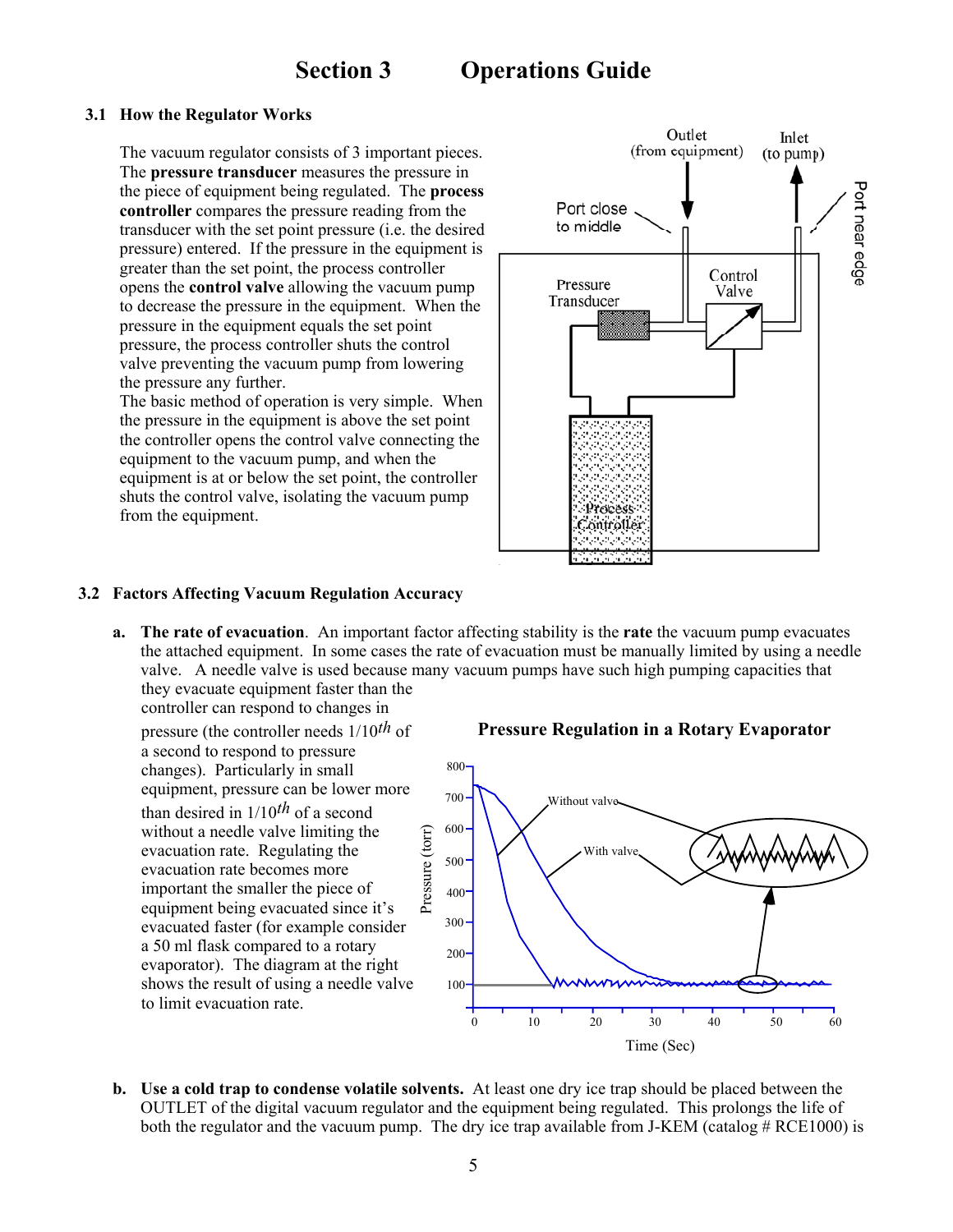highly recommended because of its high condensation efficiency, large reservoir and ease of solvent removal.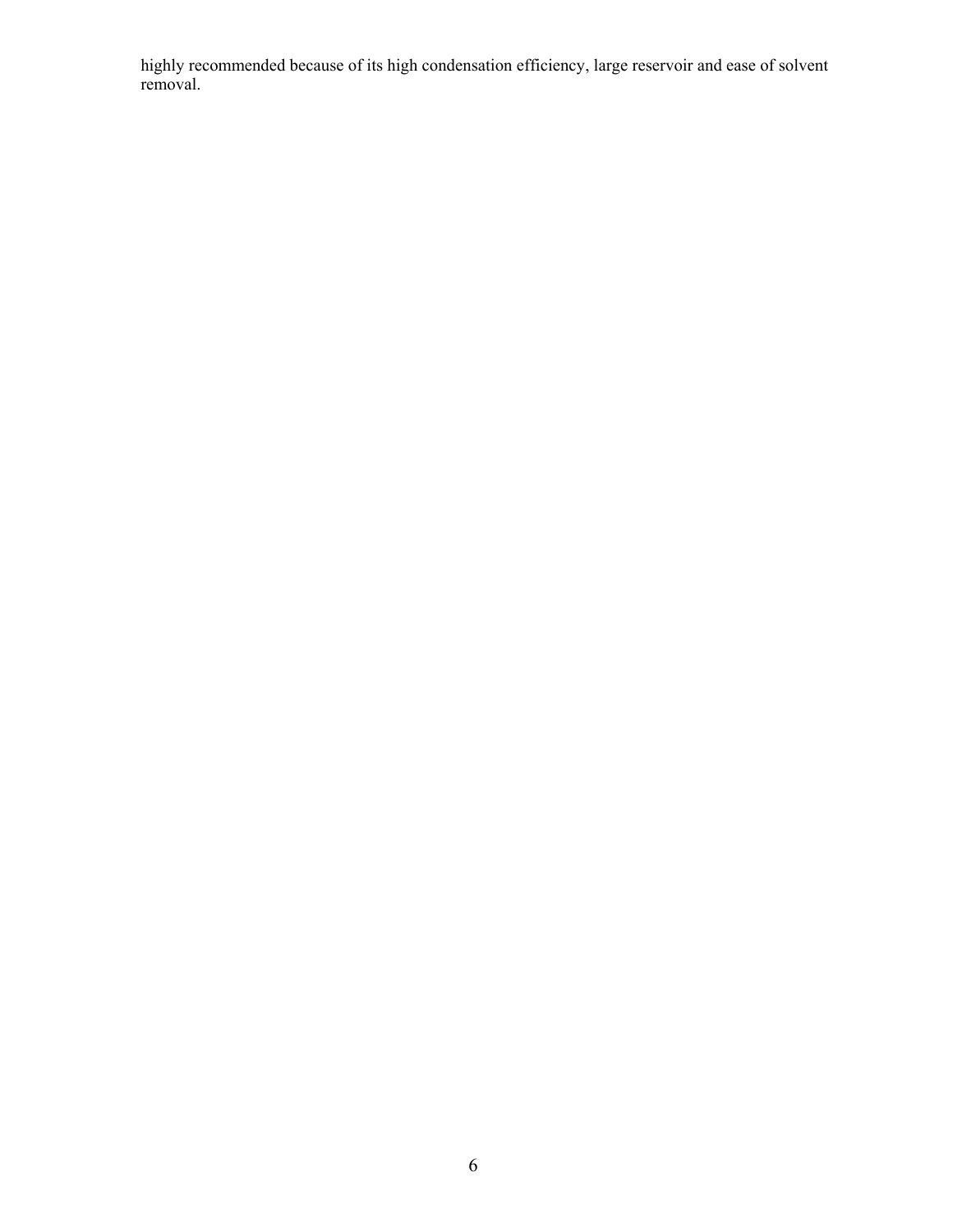**3.3 Ramp-to-Setpoint & Soak Feature.** A new feature of J-KEM's controllers called 'Ramp-To-Setpoint' allows a specific rate for evacuation to be entered (e.g., reduce the pressure to 20 torr at a rate of 10 torr/Hour). A second feature called 'Soak' then lets you specify how long to stay at that pressure before turning off.

### **Example of Program Ramps**



 The controller is shipped with the Ramp-to-Setpoint feature OFF, the user must specifically turn Ramp-to-Setpoint ON. When Ramp-to-Setpoint is OFF, the controller evacuates to the entered setpoint at the fastest rate possible (i.e., the rate that results from fully opening the vacuum valve). When Ramp-to-Setpoint is ON, the controller evacuates at the user entered ramp rate.

 The Ramp-to-Setpoint feature and its associated parameters are turned on and set in the controller's programming mode. The parameters of importance are:

#### **SPrr SetPoint Ramp Rate. Allowable Values: 0 to 9990 torr/Hr.**

This specifies the desired evacuation rate. Note, this parameter specifies the *desired* rate of evacuation. Extremely high evacuation rates will not be maintained if the rate exceeds the capacity of the vacuum pump. To minimize fluctuations around the setpoint a needle valve may be needed between the Digital Vacuum Regulator and the vacuum pump.

#### **SPrn SetPoint Ramp Run. Allowable Values: ON, OFF, Hold**

This parameter turns the ramping feature ON or OFF. During an active run, if this parameter is set to '**Hold**', the setpoint ramp stops and *holds* at its current value. This continues until the parameter is set to ON or OFF. When set to OFF, the values in SetPoint Ramp Rate and Soak Time are ignored.

#### **SoAK Soak Time. Allowable Values: "- -", 0 to 1440 min.**

This specifies the amount of time to *soak* at the setpoint after the setpoint vacuum ramp is complete. A setting of **"- -"** causes the controller to remain at the final setpoint indefinitely. A numeric value causes the controller to stay at the setpoint for the entered time and then turn power off to the vacuum valve. The pressure in the vessel will increase depending on the number of leaks in the system.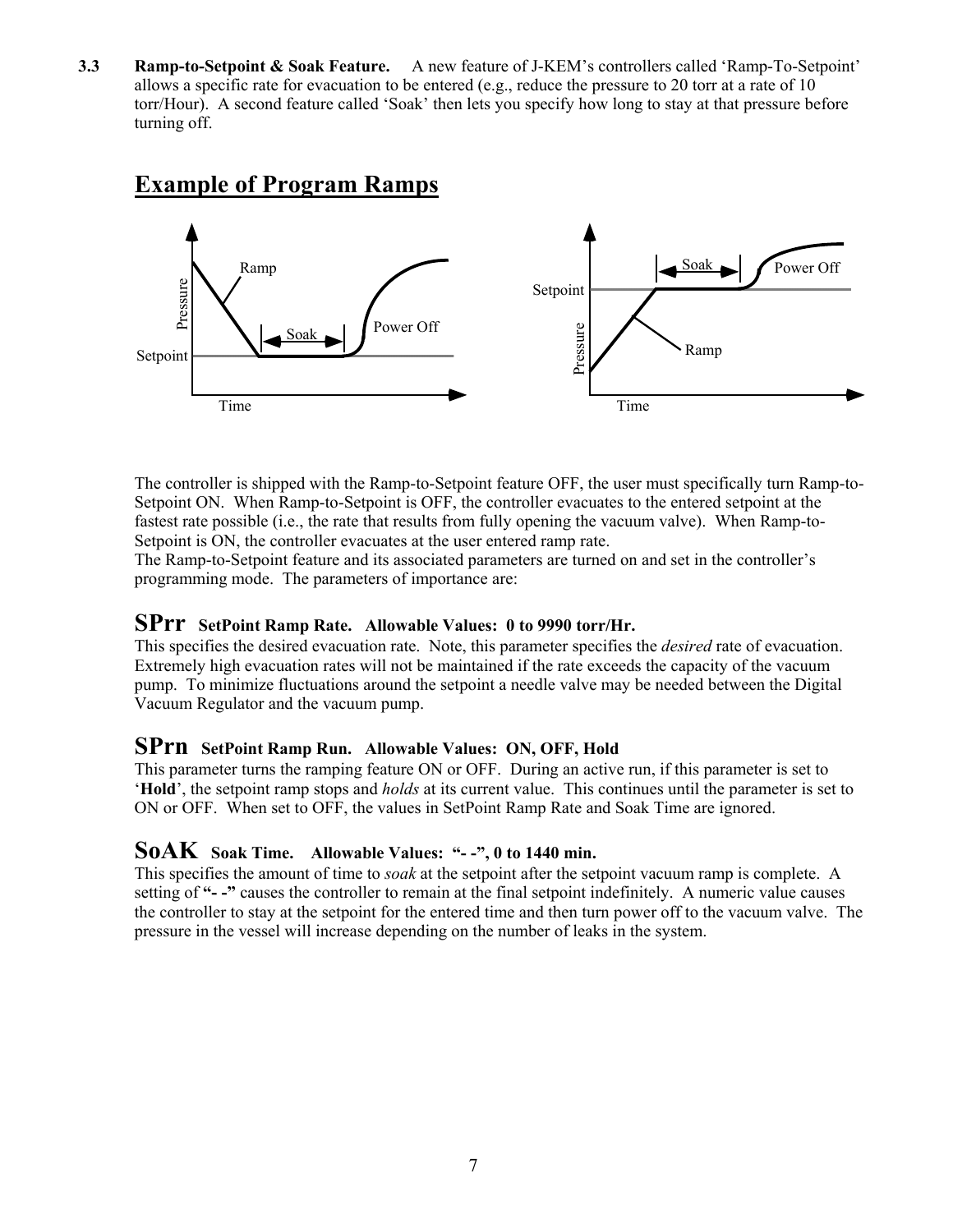## **Important Points to Know**

- 1. While the Ramp-to-Setpoint feature in activated, the display alternates between the current reaction pressure and the word "**SPr**" to indicate that a "SetPoint Ramp" is active.
- 2. Once the Ramp-to-Setpoint feature is activated in programming mode, it will remain active until it's deactivated in programming mode. Ramp-to-Setpoint feature remains active even if power is turned off to the controller.

### **Activating & Programming the Ramp-to-Setpoint Feature**

| $\mathbf{1}$ . | Press and hold in both the $\nabla$ and $\triangle$ keys on the front of the meter until the word "tunE" appears in the<br>display, then release both keys.                                                                                                                                                                                                                                                                                                                                                                                                                                                                                 |
|----------------|---------------------------------------------------------------------------------------------------------------------------------------------------------------------------------------------------------------------------------------------------------------------------------------------------------------------------------------------------------------------------------------------------------------------------------------------------------------------------------------------------------------------------------------------------------------------------------------------------------------------------------------------|
| 2 <sub>1</sub> | Press the $\triangle$ key (8 times) until the word "SPrr" appears in the display.<br>This is where you set the ramp rate in units of torr/hour. First hold in the '*' key, then while holding in the *'<br>key press the $\blacktriangledown$ or $\blacktriangle$ key until the desired ramp rate appears in the display, then let go of all the keys. Units<br>are in torr/hour, (i.e., mmHg/hour).                                                                                                                                                                                                                                        |
| $\mathcal{E}$  | Press the $\triangle$ key once and the word "SPrn" will appear in the display.<br>This function turns the ramping feature ON, OFF, or to Hold. First hold in the '*' key, then while holding in<br>the *' key press the $\blacktriangledown$ or $\blacktriangle$ key until the desired setting appears in the display, then let go of all the keys.                                                                                                                                                                                                                                                                                         |
| $\mathbf{4}$ . | Press the $\triangle$ key once and the word "SoaK" will appear in the display.<br>This is where the soak time is set in units of Minutes. A soak time of '-- ' means to 'soak forever' (this<br>setting is one below '0'). First hold in the '*' key, then while holding in the *' key press the $\blacktriangledown$ or $\blacktriangle$ key until<br>the desired time appears in the display, then let go of all the keys. If a soak time is set, the controller display<br>will alternate between showing the current reactor pressure and the word "StoP" when the soak time has<br>expired to indicate that power has been turned off. |
| 5              | To exit programming mode, press and hold in both the $\nabla$ and $\blacktriangle$ keys until the pressure appears in the display,<br>and release both keys.                                                                                                                                                                                                                                                                                                                                                                                                                                                                                |

## **Deactivating the Ramp-to-Setpoint Feature**

|    | Press and hold in both the $\nabla$ and $\triangle$ keys on the front of the meter until the word "tunE" appears in the       |
|----|-------------------------------------------------------------------------------------------------------------------------------|
|    | display, then release both keys.                                                                                              |
| 2. | Press the $\triangle$ key (9 times) until the word "SPrn" appears in the display.                                             |
|    | This function turns the ramping feature ON and OFF. First hold in the '*' key, then while holding in the *'                   |
|    | key press the $\nabla$ or $\triangle$ key until OFF appears in the display, then let go of all the keys.                      |
| 3. | To exit programming mode, press and hold in both the $\nabla$ and $\triangle$ keys until the pressure appears in the display, |
|    | and release both keys.                                                                                                        |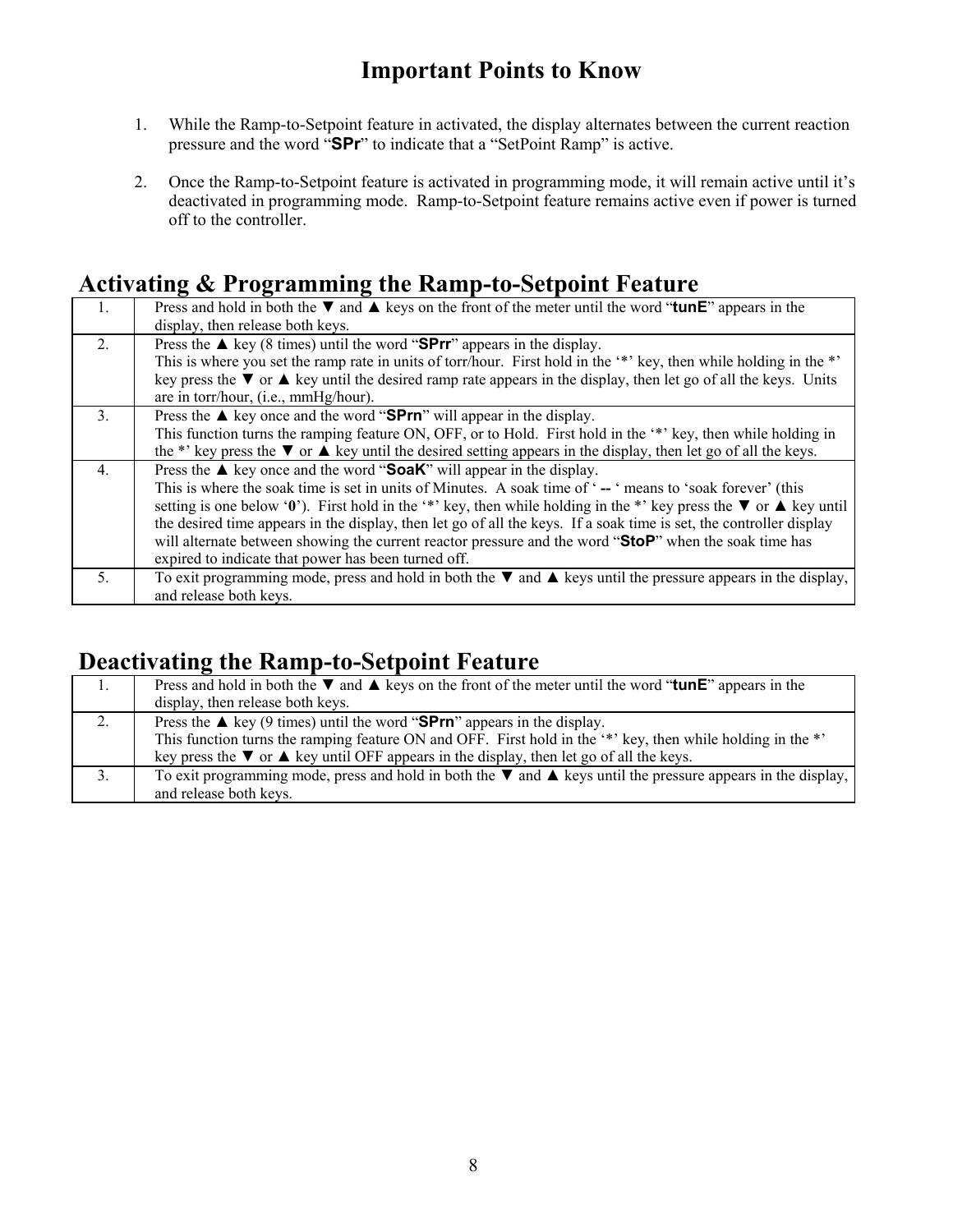- **3.4 Use with Rotary Evaporators.** Your vacuum regulator is ideally suited for use with rotary evaporators. To demonstrate the simplicity of the regulator, the following example is given.
	- 1. Set the Regulator Selection Switch (6) to the '**OFF**' position and then turn on power to the DVR. Turn on the vacuum pump.
	- 2. Enter a set point into the regulator appropriate for the solvent being removed, for example, 300 torr for CH<sub>2</sub>Cl<sub>2</sub>.
	- 3. Place the flask on the rotovap and move the regulator switch from the OFF to the METER position. When in the OFF position, the regulator isolates the rotovap from the vacuum pump so the rotovap can be open to the atmosphere while the pump is running. When placed in the METER position, the regulator evacuates the rotovap to the pressure entered into the meter.
	- 4. When the majority of the solvent is removed, move the regulator switch from the METER to the FULL VACUUM position. When in the FULL VACUUM position the regulator ignores the set point pressure and fully evacuates the rotovap removing the last amount of solvent.
	- 5. When all the solvent is removed place the regulator switch to the OFF position and remove the flask. Place the next flask on the rotovap and move the regulator switch to the METER position to begin the process again.

 For the entire rotary evaporation process the only action needed is to change the position of the regulator switch. The pump can run continuously and there's no need to change the set point pressure. Solvent recoveries from a typical rotary evaporator are shown in the table below.

| Regulator<br><b>Set Point</b> | Solvent                         | Bath<br>Temperature<br>$(^0C)$ | <b>Weight of Solvent</b><br><b>Placed on Rotary</b><br>Evaporator | <b>Weight of Solvent</b><br><b>Recovered from</b><br>Rotary<br>Evaporator | Percent<br><b>Solvent</b><br><b>Recovered</b> | <b>Time To</b><br><b>Evaporate Flask</b><br>to Dryness |
|-------------------------------|---------------------------------|--------------------------------|-------------------------------------------------------------------|---------------------------------------------------------------------------|-----------------------------------------------|--------------------------------------------------------|
| 475 torr                      | Ether                           | 30                             | 239.68 g (338.5 ml)                                               | 238.66 g                                                                  | 99.6%                                         | 14.6 min.                                              |
| 400 torr                      | CH <sub>2</sub> Cl <sub>2</sub> | 30                             | 466.68 g (352.2 ml)                                               | $465.32$ g                                                                | 99.7%                                         | 43.1 min.                                              |
| 300 torr                      | CH <sub>2</sub> Cl <sub>2</sub> | 30                             | 476.38 g (359.5 ml)                                               | 474.88 g                                                                  | 99.7%                                         | 22.5 min.                                              |
| $300$ torr                    | CH <sub>2</sub> Cl <sub>2</sub> | 30                             | 471.19 g (355.6 ml)                                               | $470.35$ g                                                                | 99.8%                                         | 21.9 min.                                              |
| 300 torr                      | CH <sub>2</sub> Cl <sub>2</sub> | 30                             | 467.79 g (353.0 ml)                                               | $465.72$ g                                                                | 99.8%                                         | 22.4 min.                                              |
| $100$ torr                    | CH <sub>2</sub> Cl <sub>2</sub> | 30                             | 338.23 g (255.3 ml)                                               | 336.42 g                                                                  | $99.5\%$                                      | 5.9 min.                                               |
| 90 torr                       | EtOAc                           | 35                             | 285.41 g (316.4 ml)                                               | 284.99 g                                                                  | 99.9%                                         | 17.0 min.                                              |
| 50 torr                       | Toluene                         | 50                             | 236.42 g (272.7 ml)                                               | 234.91 g                                                                  | 99.4%                                         | 15.7 min.                                              |

**Solvent Recovery from Rotary Evaporators using J-KEM's Digital Vacuum Regulator** 

**Test Conditions:** Buchi RE 111 evaporator equipped with a dry ice condenser.

Vacuum pump ultimate pressure = 0.01 torr.

All tests were conducted using a 500 ml round bottomed flask at the pressure shown.

**3.5 Vacuum Requirements.** The type of vacuum source (i.e. a high vacuum pump, aspirator, or in-house vacuum system) has no affect on the regulators operation or performance. The only requirement is that the vacuum source be lower in pressure than the pressure you want to regulate the equipment at. That is, to achieve a vacuum or 40 torr in the attached equipment the vacuum source must be at least 40 torr. The Digital Vacuum Regulator doesn't create a vacuum it only regulates the vacuum from an external vacuum source.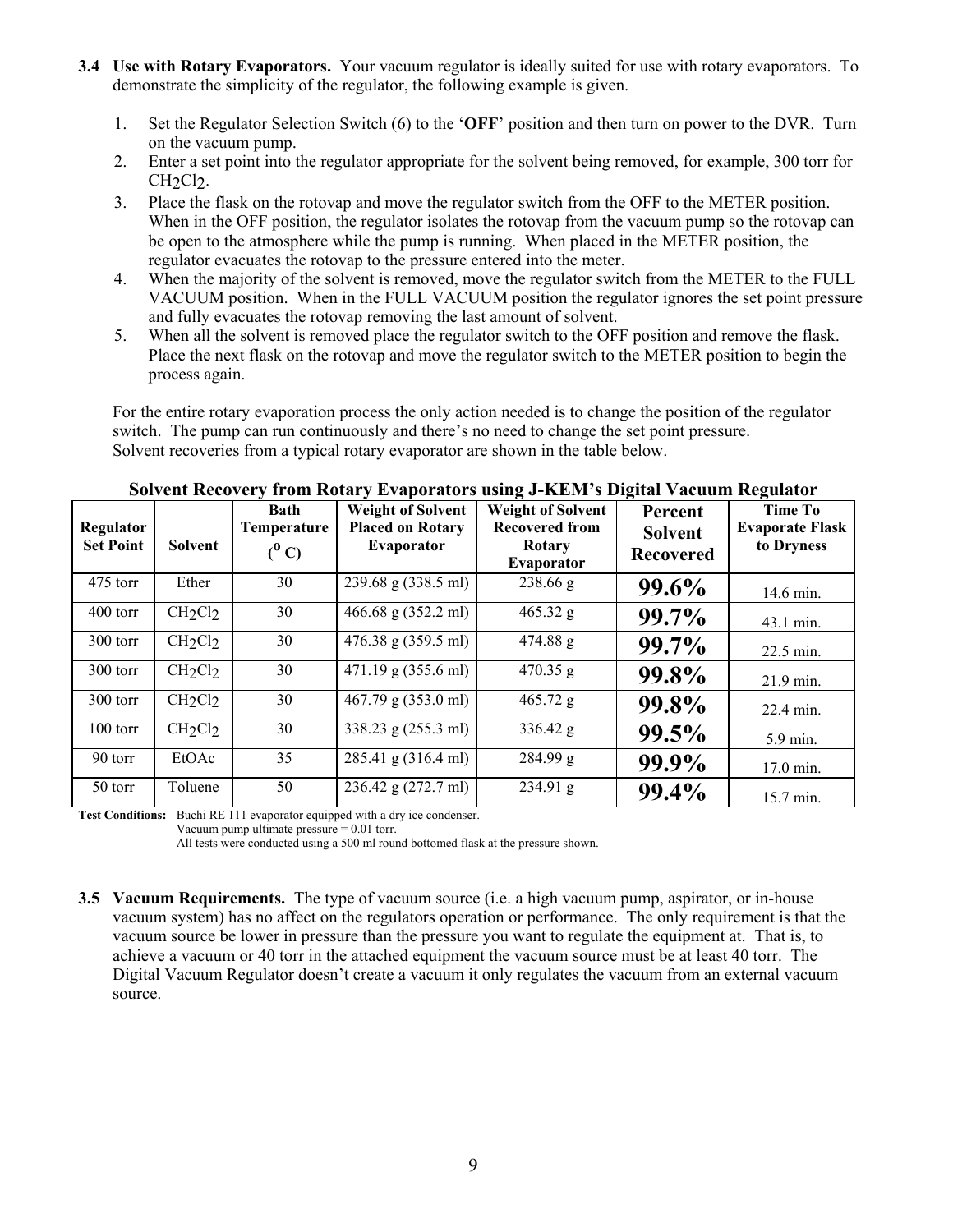**3.6 Changing the Display Resolution.** The procedure below allows you to select the pressure display resolution of your J-KEM vacuum controller. This procedure allows you to specify 0.1 or 1 torr resolution.

| $\mathbf{1}$ .   | Press and hold in both the $\blacktriangleright$ and $\blacklozenge$ keys on the front of the digital meter until the word "tunE"          |
|------------------|--------------------------------------------------------------------------------------------------------------------------------------------|
|                  | appears in the display, then release both keys.                                                                                            |
| 2.               | Press the $\blacklozenge$ key until "LEVL" appears in the display. Next, hold in the '*' key, then while holding                           |
|                  | in the '*' key press the $\bigwedge$ key until "3" appears in the display. Let go of all the keys.                                         |
| 3 <sub>1</sub>   | Press the $\bigwedge$ key 11 times until "vEr" appears in the display. Next, hold in both the $\Psi$ and $\bigwedge$ keys                  |
|                  | for about 10 seconds until the display changes (what the display changes to can be variable, so just                                       |
|                  | hold in the button until vEr goes away).                                                                                                   |
|                  | Press the $\spadesuit$ or $\blacktriangleright$ key until "LoCk" appears in the display. While holding in the '*' key, press the           |
|                  | $\uparrow$ or $\uparrow$ key until 'NonE' appears in the display. Let go of all the keys.                                                  |
| $\overline{4}$ . | Press the $\blacklozenge$ key until "LEVL" appears in the display. Next, hold in the '*' key, then while holding                           |
|                  | in the '*' key press the $\blacklozenge$ key until "2" appears in the display. Let go of all the keys.                                     |
| 5 <sub>1</sub>   | Press the $\bigwedge$ key 7 times until "disp" appears in the display. Next, hold in the '*' key, then while                               |
|                  | holding in the '*' key press the $\blacktriangleright$ or $\blacklozenge$ keys until "1", to select 1 torr resolution, or "0.1", to select |
|                  | 0.1 torr resolution, appears in the display. Let go of all the keys.                                                                       |
| 6.               | Press and hold in both the $\blacktriangleright$ and $\blacklozenge$ keys until the temperature appears in the display, then release       |
|                  | both keys. Temperature is now displayed in the selected units.                                                                             |

**3.7 Using the Regulator for Vacuum Distillations.** This version of the vacuum regulator is intended for medium accuracy vacuum applications, such as rotary evaporators. We say medium accuracy applications because the regulator usually regulates pressure from  $\pm$  0.5 to  $\pm$  2 torr (as opposed to a high accuracy regulator that controls pressure to better than ±0.1 torr). Some vacuum distillations are not affected by changes in pressure of  $\pm$  0.5 torr, but many are. **This regulator is not recommended for small, laboratory scale vacuum distillations.** J-KEM does make a precision vacuum regulator, the DVR-1000, which is designed and recommended for vacuum distillations. Having said that the DVR-200 is not recommended for vacuum distillations, we at J-KEM suspect you may try it anyway, so let us help you set the distillation up to deliver the best performance possible.

#### **Points to follow:**

- 1. Connect a precision needle valve (available from J-KEM) between the vacuum pump and the vacuum regulator.
- 2. Use a cold trap between the distillation set up and the vacuum regulator.
- 3. Close the needle valve all the way. Turn on the vacuum pump, set the desired vacuum setpoint in the DVR-200 and position the vacuum switch to the Meter position.
- 4. Open the needle valve until the pressure in the flask decreases at a rate that seems appropriate to the volume of the flask in use.
- 5. Once at the desired setpoint, adjust the position of the valve until the pressure fluctuates displayed on the controller is within an acceptable range for your distillation.
- 6. The pressure reading begins to lose linearity below 12 torr. The pressure reading will be consistent, but its absolute value may be off by as much as 2 torr.
- 7. Good luck and give us a call if you need additional assistance.